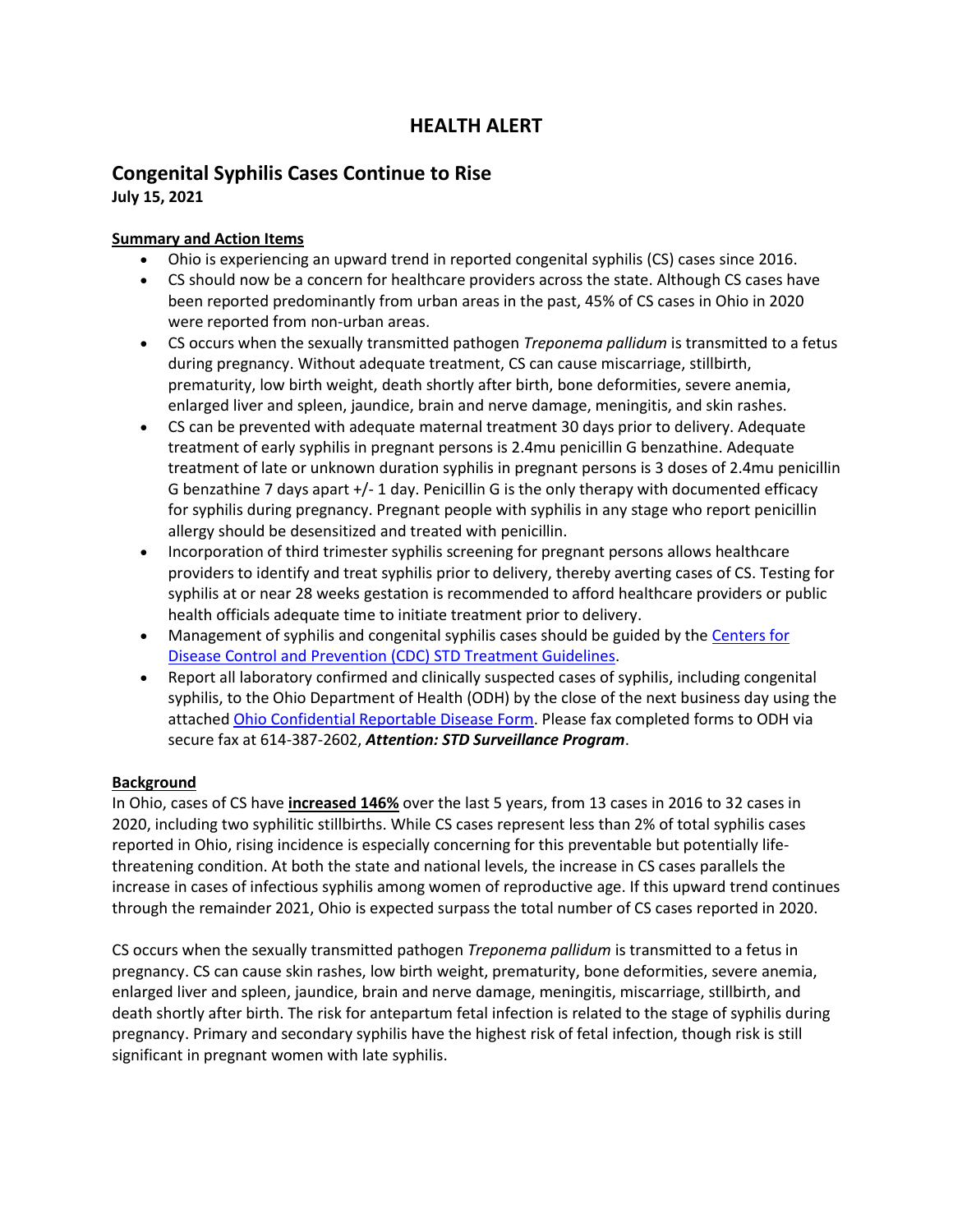A common missed prevention opportunity for CS nationally and in Ohio is a lack of timely and adequate maternal treatment. Adequate maternal treatment requires 1) that treatment be initiated at least 30 days prior to delivery and 2) that treatment be appropriate for the mother's stage of syphilis, with adherence to stricter CDC-recommended guidelines for treatment of syphilis in pregnancy. *Rapid initiation of treatment for syphilis in all pregnant persons and completion of that treatment in accordance with the diagnosed stage of syphilis is paramount for the reduction of CS cases.*

Another common missed opportunity for CS prevention in Ohio is late identification of syphilis infection during pregnancy for those in prenatal care. These cases may not complete testing early in pregnancy or may have non-reactive nontreponemal tests early in pregnancy and are subsequently diagnosed with syphilis at or immediately before delivery. *Implementation of the third trimester screenings will allow sufficient time for pregnant persons to begin a treatment regimen prior to delivery, leading to a reduction in CS cases.* 

#### **Recommendations**

ODH is asking healthcare providers to implement third trimester screening for syphilis as a new standard of practice. Ohio law [mandates](http://codes.ohio.gov/orc/3701.50) syphilis screening at the first prenatal visit, though a single screening may not be sufficient for those at increased risk based on self-reported sexual behavior. It is recommended that pregnant persons be screened again at 28 weeks gestation, and a final time at delivery. Every pregnant person who presents with symptoms of an STI should be tested for syphilis as well. **No infant should leave the hospital without the mother's serological status having been documented.**

- Syphilis testing should be performed in accordance [CDC Diagnostic Considerations,](https://www.cdc.gov/std/tg2015/syphilis.htm#diag) with darkfield examinations of lesion tissue being the definitive method of diagnosing early syphilis, and a presumptive diagnosis requiring the use of both a nontreponemal and a treponemal test in addition to the patient's syphilis diagnosis and treatment history.
- Seropositive pregnant persons should be considered infected unless an adequate treatment history is documented clearly in the medical records and sequential serologic antibody titers have declined appropriately for the stage of syphilis.
- Treatment of syphilis in pregnant persons should be initiated as quickly as possible, and should be appropriate for stage of syphilis in accordance wit[h CDC Treatment Guidelines.](https://www.cdc.gov/std/tg2015/syphilis.htm#Treatment) Penicillin G benzathine is the only therapy with documented efficacy for syphilis during pregnancy. Pregnant persons with syphilis in any stage who report penicillin allergy should be desensitized and treated with penicillin.
- Treatment of late or unknown duration syphilis must follow exact spacing of 7 days apart +/-1 day to be considered adequate for pregnant persons. Missed, early, or late doses are not acceptable, and infants born to mothers not adequately treated are automatically considered a CS case according to the [case definition.](https://wwwn.cdc.gov/nndss/conditions/congenital-syphilis/case-definition/2018/)

# **Reporting Syphilis and CS Cases to ODH**

- Healthcare providers should report all laboratory confirmed and clinically suspected cases of syphilis, including congenital syphilis, to ODH by the close of the next business day using the attached [Ohio Confidential Reportable Disease](https://odh.ohio.gov/wps/wcm/connect/gov/8a5539e9-f823-480d-a2c7-a30e80c33d62/form-confidential-reportable-disease.pdf?MOD=AJPERES&CONVERT_TO=url&CACHEID=ROOTWORKSPACE.Z18_M1HGGIK0N0JO00QO9DDDDM3000-8a5539e9-f823-480d-a2c7-a30e80c33d62-mR0PC0i) Form. Please fax completed forms to ODH via secure fax at 614-387-2602, *Attention: STD Surveillance Program*.
- Healthcare providers and laboratories should report all syphilis infections and other notifiable STDs in accordance with Ohio's infectious disease reporting requirements found [here.](https://gcc01.safelinks.protection.outlook.com/?url=https%3A%2F%2Fodh.ohio.gov%2Fwps%2Fportal%2Fgov%2Fodh%2Fknow-our-programs%2Fstd-surveillance%2FReporting%2F&data=02%7C01%7CLaurie.Rickert%40odh.ohio.gov%7Cc55eedaf84bc4bf5b46808d7b4a2c404%7C50f8fcc494d84f0784eb36ed57c7c8a2%7C0%7C1%7C637176484696674198&sdata=yuWDZKKwXNKkpUxBAxUxoA%2FQcBJMjo1wwtdky4f4u6g%3D&reserved=0)